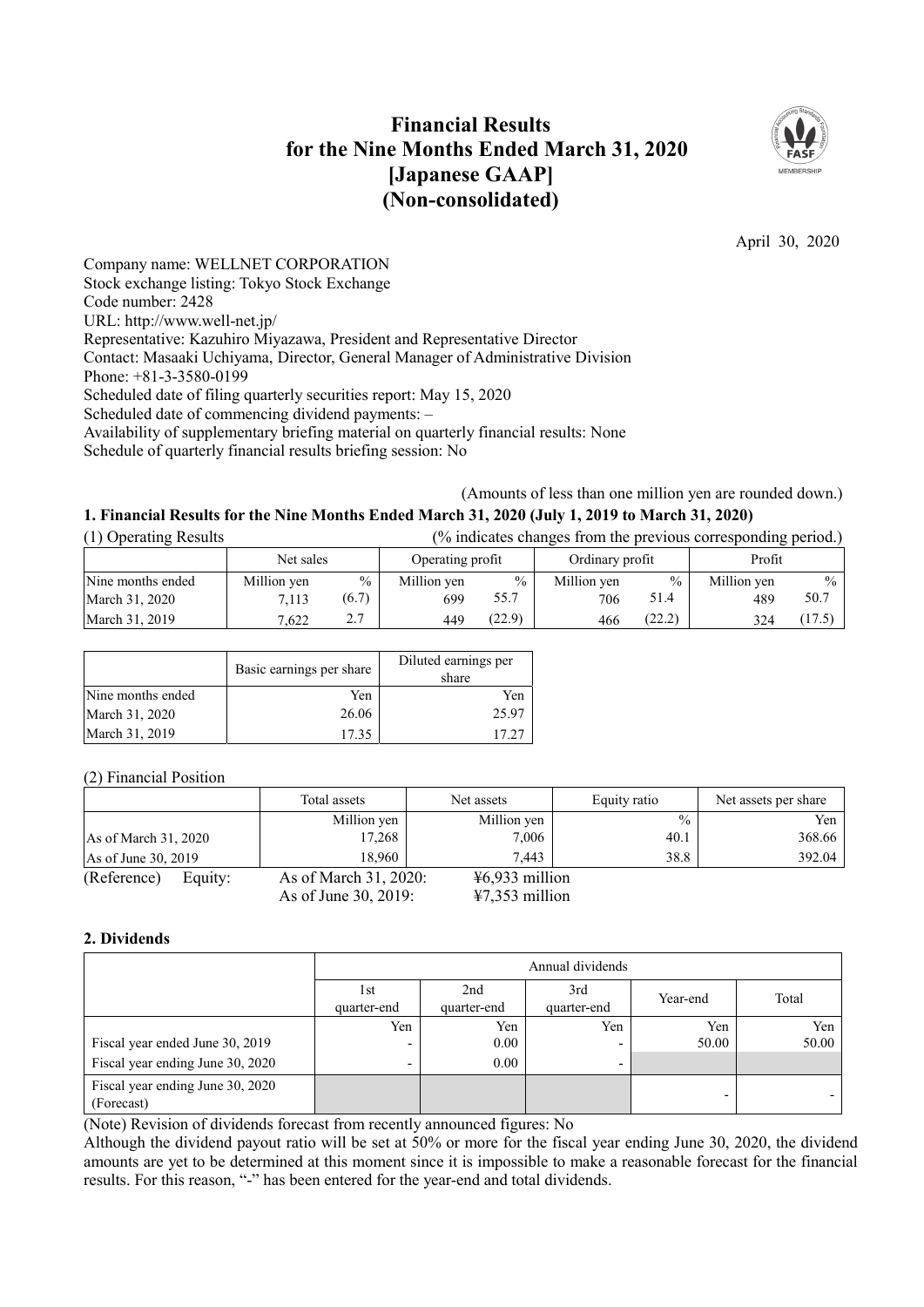# **3. Financial Results Forecast for the Fiscal Year Ending June 30, 2020 (July 1, 2019 to June 30, 2020)**

At this moment, it is difficult to make any reasonable forecasts of the impact of the spread of the novel coronavirus disease (COVID-19) on the financial results of the fiscal year ending June 30, 2020. It will be announced immediately when it becomes possible to reasonably calculate that impact.

# **\* Notes:**

- (1) Adoption of special accounting procedures for preparing quarterly financial statements: No
- (2) Changes in accounting policies, changes in accounting estimates and retrospective restatement
	- 1) Changes in accounting policies due to the revision of accounting standards: No
	- 2) Changes in accounting policies other than 1) above: No
	- 3) Changes in accounting estimates: No
	- 4) Retrospective restatement: No
- (3) Total number of issued shares (common shares)
	- 1) Total number of issued shares at the end of the period (including treasury shares): As of March 31, 2020: 19,400,000 shares As of June 30, 2019: 19,400,000 shares
	- 2) Total number of treasury shares at the end of the period: As of March 31, 2020: 599,824 shares As of June 30, 2019: 643,048 shares
	- 3) Average number of shares during the period: Nine months ended March 31, 2020: 18,790,472 shares Nine months ended March 31, 2019: 18,722,247 shares
- \* These financial results are outside the scope of quarterly review procedures by a certified public accountant or an audit corporation.

\* Explanation of the proper use of financial results forecast and other notes

At this moment, it is difficult to make any reasonable forecasts of the impact of the spread of the novel coronavirus disease (COVID-19) on the financial results of the fiscal year ending June 30, 2020. It will be announced immediately when it becomes possible to reasonably calculate that impact.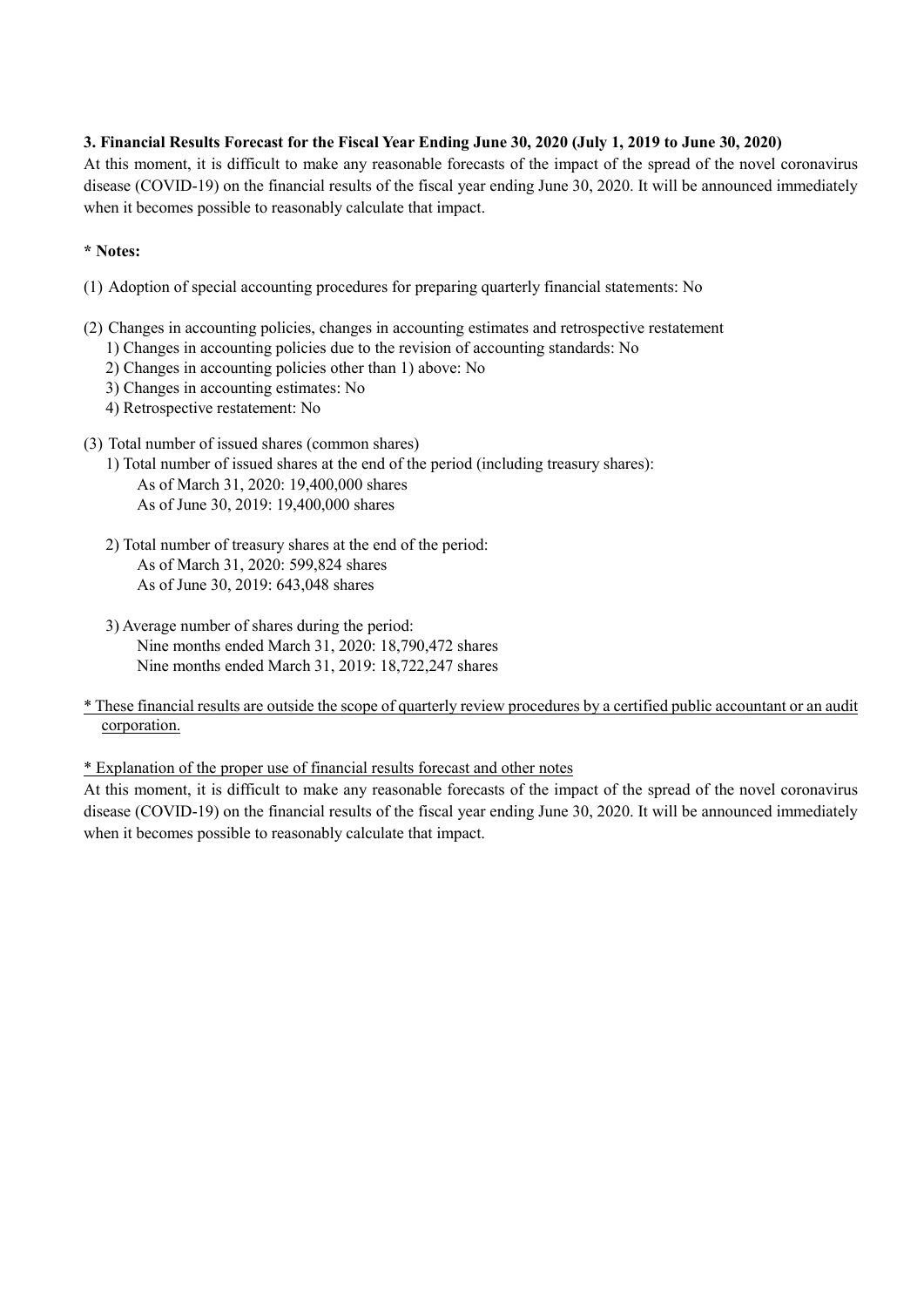# Table of Contents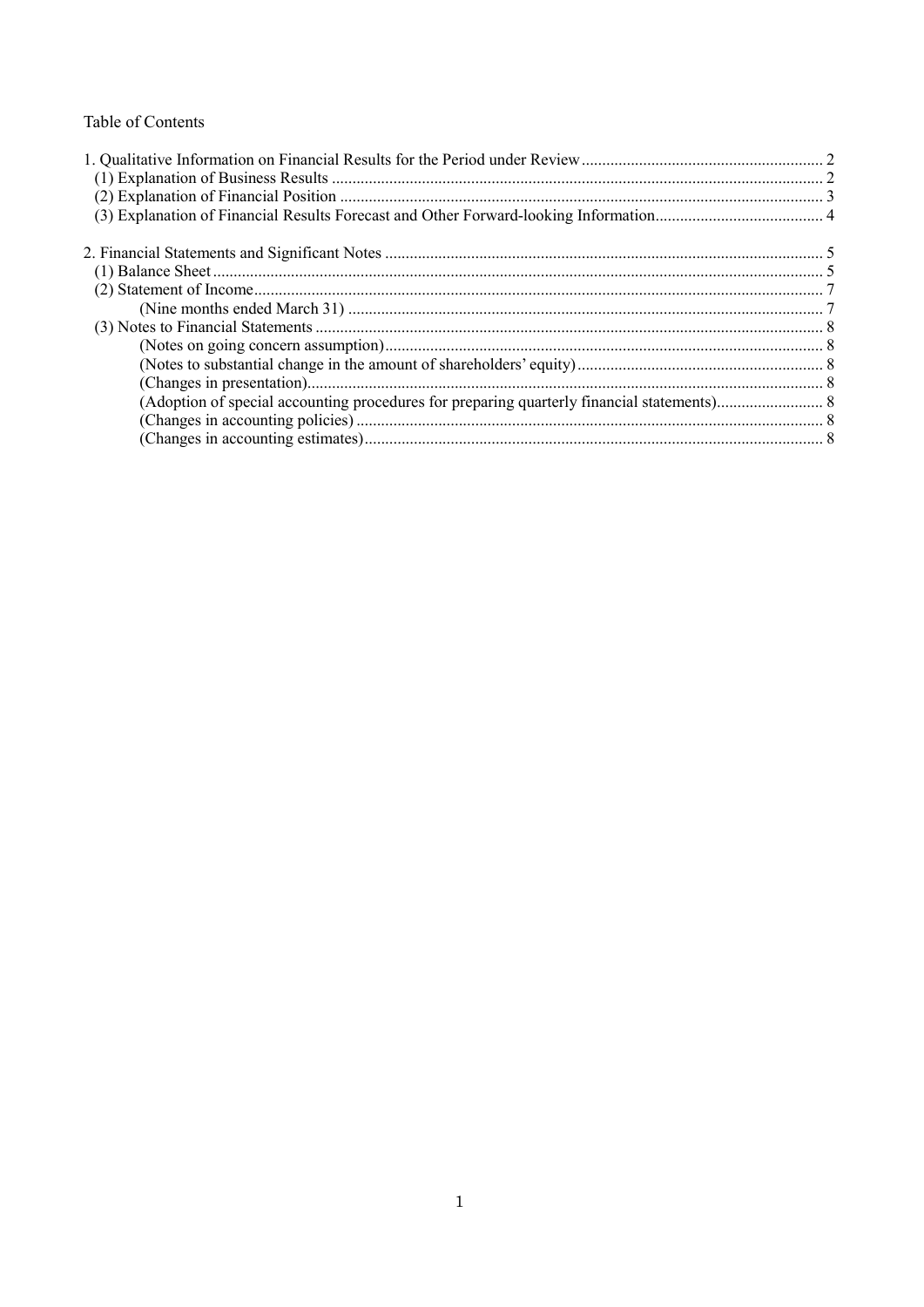# 1. Qualitative Information on Financial Results for the Period under Review

### (1) Explanation of Business Results

#### 1) Analysis of Business Results

Despite the Japanese economy in the fiscal year under review beginning on a mild path of recovery amid firm corporate earnings and improvements in the employment environment, the outlook for the Japanese economy has fallen into extreme uncertainty due to multiple factors. Those include not only the economic slowdown in China due to the prolonged trade friction between the U.S. and China, natural disasters such as the striking of large typhoons causing enormous damage to various regions, and the domestic consumption tax hike, but also of particular concern, the sudden global economic standstill brought about by the spread of the novel coronavirus disease (COVID-19), which will have an effect on the latter half of the third quarter of the fiscal year ending June 30, 2020.

The aforementioned impact has been greatly affecting the Company's business, particularly the effect on business related to transportation services such as buses, airlines, and railways, which has become pronounced since March this year with large-scale cancellations.

In the non-face-to-face payment market, the Company's business domain, the consumer trend of shifting to cashless payments is expected only to become more lively going forward, accelerated by the hike in consumption tax that was implemented last autumn. The demand for non-face-to-face payment is further rising with the official order to refrain from leaving the house based on the State of Emergency Declaration issued by the government as a way of stopping the spread of COVID-19, and we expect various services will shift to a digital system at an accelerated pace. Furthermore, in the remittance service operated by the Company, we feel a professional commitment to respond to the demand for refunds faced by various operators due to cancellations of airplane, bus and train tickets and of various events.

For the nine months ended March 31, 2020, of the fourth year of the "Medium Term Five Year Management Plan (July 2016 – June 2021)" promoting "Response to the age of electronic money," "Promotion of Bus IT Promotion Solution Project" and "Service support for consumers from the business operator side," net sales decreased to ¥7,113 million (down 6.7% year on year) as a result of a decrease in the amount received from existing business operators, despite an increase due to the introduction of new business partners and an increase in the transaction amount from remittance services.

With respect to profits, as a result of large-scale development settling down in addition to measures to reduce expenses such as accumulating know-how regarding development and operations in-house and promoting inhouse manufacturing, the Company reported operating profit of ¥699 million (up 55.7% year-on-year), ordinary profit of ¥706 million (up 51.4% year-on-year) and profit of ¥489 million (up 50.7% year-on-year).

2) Current status of New Medium Term Five-Year Management Plan (July 2016 - June 2021)

A. Current status of WELLNET's "Smartphone payment service," *Shiharai-Hisho*

On August 3, 2017, we began the commercial service of *Shiharai-Hisho*, a smartphone payment service compatible with the increasingly cashless society expected in the future, with our first client, The Kansai Electric Power Co., Inc. Subsequently, Kyushu Electric Power Co., Inc., Hokkaido Electric Power Co., Inc. (exclusive adoption of the Company's service), Tohoku Electric Power Co., Inc., Shikoku Electric Power Co., Inc. (exclusive adoption of the Company's service), Hokuriku Electric Power Company (exclusive adoption of the Company's service), and Chubu Electric Power Co., Inc. (exclusive adoption of the Company's service) also began offering this service. In the case of Chubu Electric Power Co., Inc., the first ever implementation of SMS (short message service) based electronic invoicing/electronic payment of electricity bills was achieved from April this year, and the shift to paperless and cashless payments continues to accelerate. We have become affiliated with 34 banks, including Sumitomo Mitsui Banking Corporation and JAPAN POST BANK Co., Ltd. and plan on further expanding that number. In addition to lifestyle infrastructure business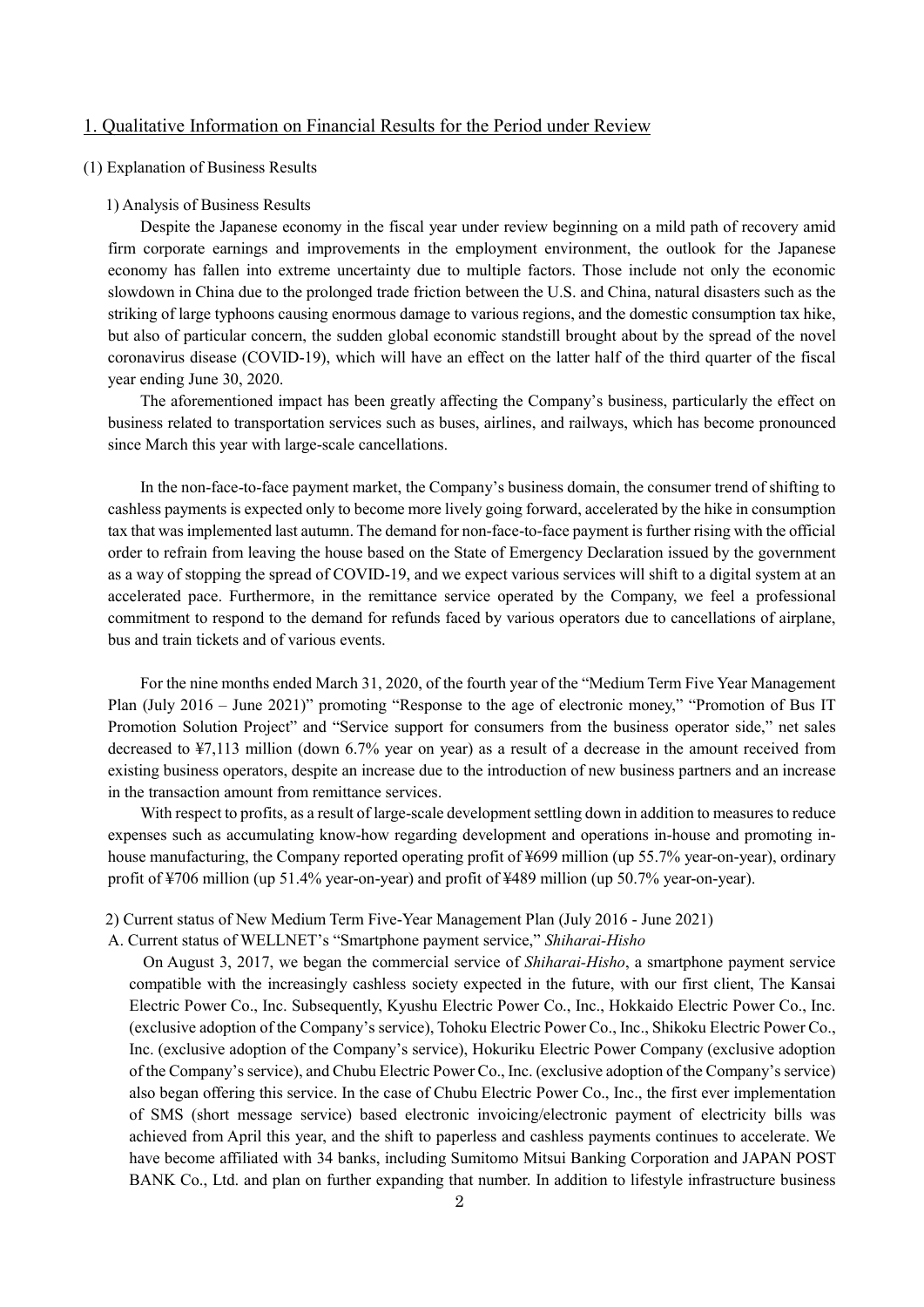operators such as power companies, bus, railway, and airline companies, we are expanding this service to businesses that have already introduced our Multi Payment Services.

## B. Current status of our Bus IT Promotion Project, *Bus Mori!*

The number of routes that are compatible with the smartphone application *Bus Mori!* introduced in August 2016 has smoothly increased to 320, partly due to the effect of an increase in variation of services, such as expanding the types of tickets usable with smartphones, namely single-trip tickets, coupon tickets, commuter tickets, free passes and so forth, as well as car-mounted tablet PCs. Major topics in the financial results for the third quarter were the Company's cooperation with 11 transportation operators in Hokkaido's south-west region led by the Hokkaido Government and Hakodate City top implement the trialing of *DohNa!!*, which utilizes ICT. For *DohNa!!*, it is possible to "search," "purchase," and "use" all-day tickets, etc. from an internet browser without the need for downloading any special app, and the trial also included enabling alighting from buses by QR code. This initiative will be continued through FY 2020, and it is using IT (MaaS) to solve issues facing regional transportation services. In other initiatives, the Company started sales of smartphone coupon tickets (*Bus Mori!)* for new bus routes of the Nishitetsu Group and Hokkaido Chuo Bus. Also, adoption of the smartphone commuter tickets for rail began spreading for the first time to the so-called private railway companies such as ALPICO Kotsu Kamikochi Line and Uedadentetsu.

Moreover, we are developing several new services in a plan to foster *Bus Mori!* into a comprehensive cloud service. Moving forward, we will increase user numbers and payment volumes for both *Shiharai-Hisho* and *Bus Mori!*, expanding the number of affiliated partners.

C. Current status of WELLNET's "key product," Multi Payment Services

According to the FY2018 Survey of Infrastructure Development Status for Data-driven Society in Japan (E-Commerce Market Survey) released by the Ministry of Economy, Trade and Industry on May 16, 2019, the scale of the e-commerce market (B to C) for Japanese consumers increased 9.0% year on year in 2018 to ¥18.0 trillion, and Multi Payment Services are expected to have the potential to grow in the area of non-faceto-face payments.

Furthermore, by promoting the digitalization of payments (shifting to the Company's "Smartphone payment service," *Shiharai-Hisho*, a win-win relationship is being built between the Company, clients, and receiving agencies.

### D. Performance forecast and shareholder returns

The Company is not announcing a performance forecast because the impact from changes in economic activity due to COVID-19 makes it difficult to make any forecasts. Meanwhile, out of consideration for our shareholders, we set the dividend payout ratio at 50% or more.

### (2) Explanation of Financial Position

Status of assets, liabilities, and net assets

Total assets as of March 31, 2020 stood at ¥17,268 million. Current assets were ¥12,558 million. This mainly comprises cash and deposits of ¥8,937 million. Cash and deposits include ¥7,442 million of receiving agency deposits in money collection business, which is the money kept temporarily by the Company up to the predetermined date of transfer to operators in the following month. Non-current assets amounted to ¥4,709 million. This mainly comprises property, plant and equipment of ¥2,042 million, intangible assets of ¥1,022 million, and investments and other assets of ¥1,645 million.

Meanwhile, total liabilities amounted to ¥10,261 million. This mainly comprises receiving agency deposits of ¥7,442 million and accounts payable - trade of ¥435 million.

Total net assets amounted to ¥7,006 million. This mainly comprises shareholders' equity of ¥6,933 million.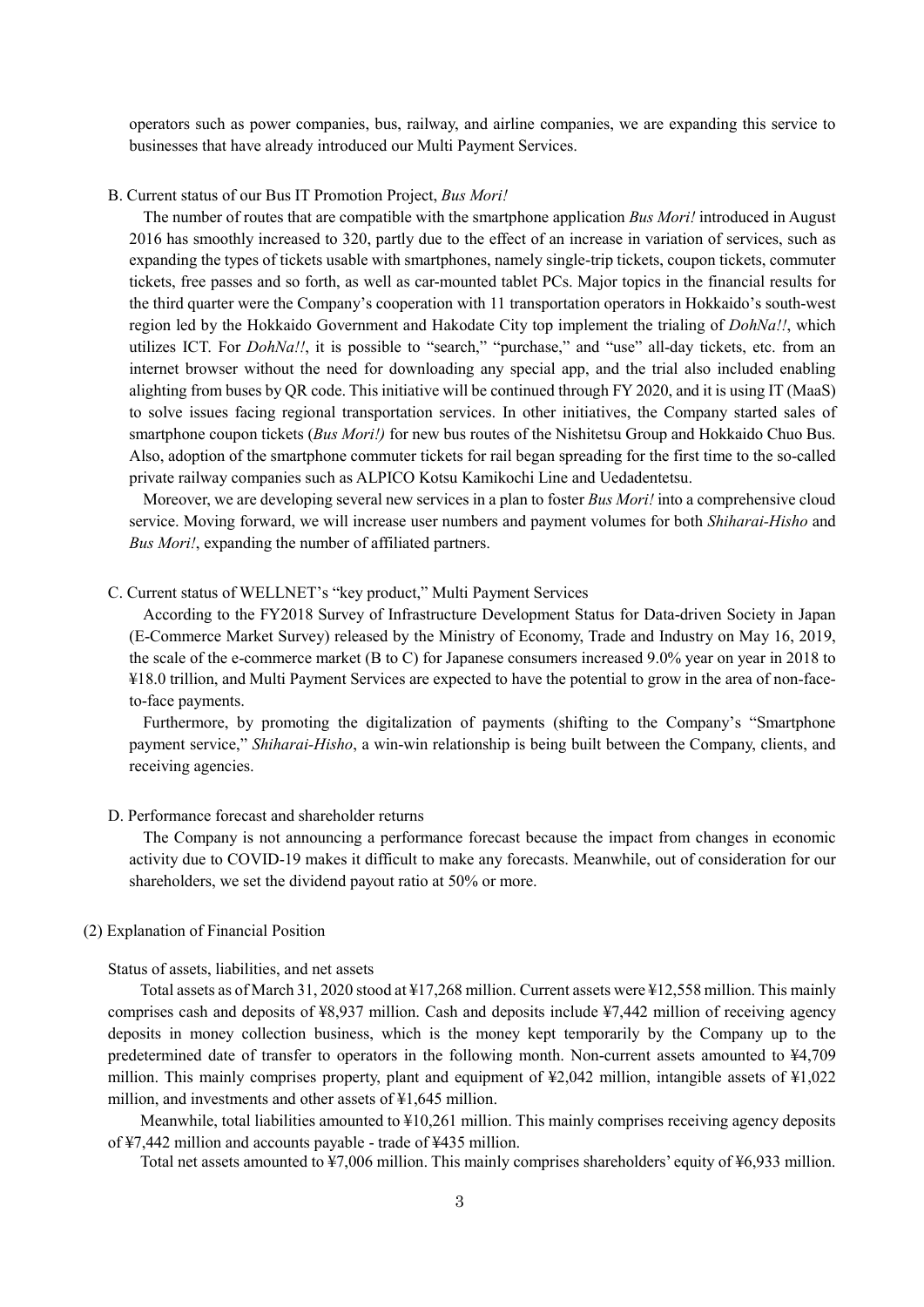(Reference) Cash and deposits, net (net balance of cash and deposits after offsetting receiving agency deposits related to money collection business)

|                                      | As of June 30, 2019 | As of March 31, 2020 |
|--------------------------------------|---------------------|----------------------|
| (A) Cash and deposits                | 12.915.351          | 8,937,058            |
| (B) Receiving agency deposits        | 9,393,868           | 7,442,649            |
| $(A)$ - $(B)$ Cash and deposits, net | 3,521,483           | 1,494,409            |

(Thousands of yen)

(3) Explanation of Financial Results Forecast and Other Forward-looking Information

At this moment, it is difficult to make any reasonable forecasts of the impact of the spread of the novel coronavirus disease (COVID-19) on the financial results of the fiscal year ending June 30, 2020. It will be announced immediately when it becomes possible to reasonably calculate that impact.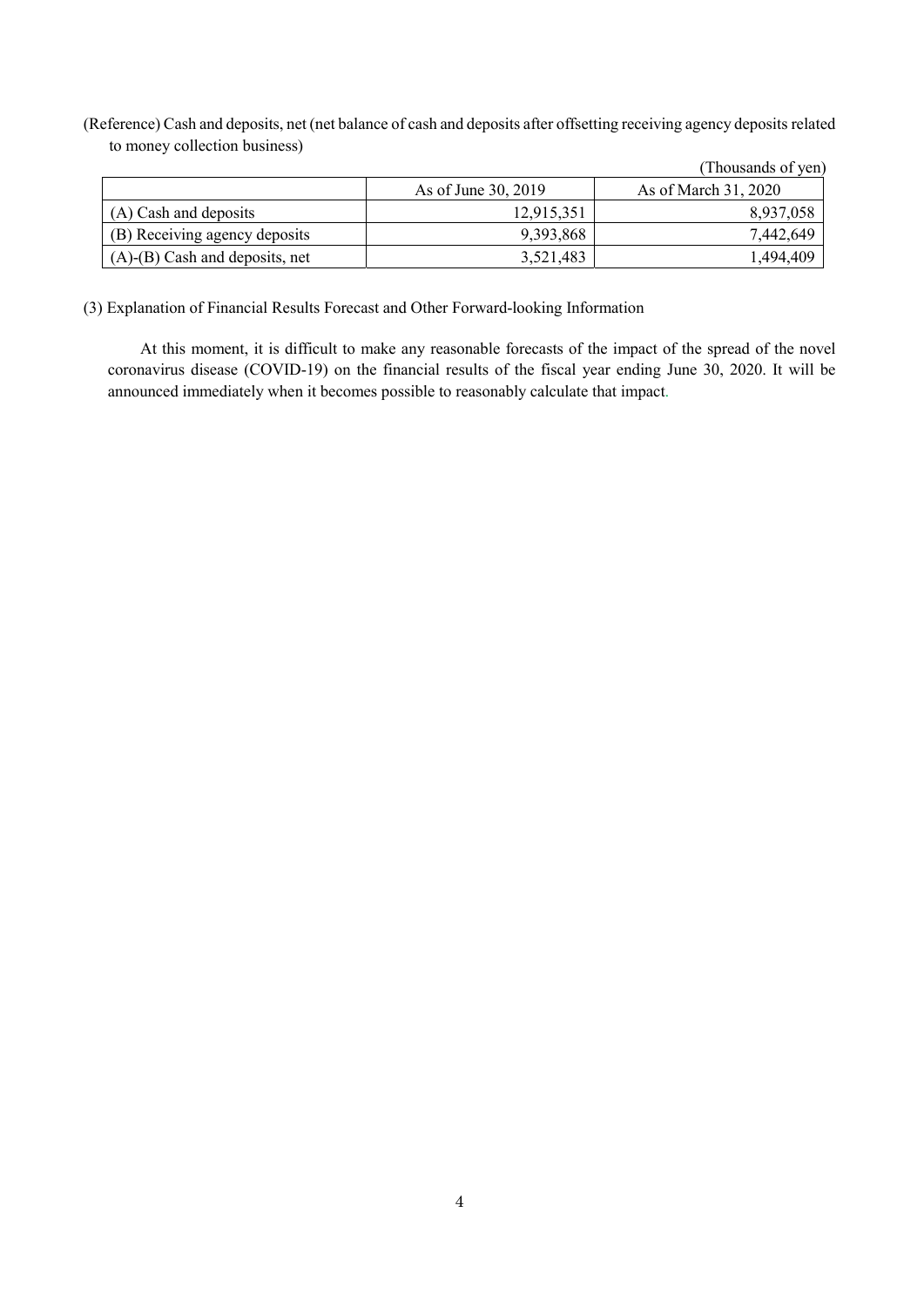# 2. Financial Statements and Significant Notes

(1) Balance Sheet

|                                        |                     | (Thousands of yen)   |
|----------------------------------------|---------------------|----------------------|
|                                        | As of June 30, 2019 | As of March 31, 2020 |
| Assets                                 |                     |                      |
| Current assets                         |                     |                      |
| Cash and deposits                      | 12,915,351          | 8,937,058            |
| Accounts receivable - trade            | 560,714             | 501,002              |
| Merchandise                            | 2,133               | 2,052                |
| Work in process                        | 8,574               | 6,282                |
| Supplies                               | 1,438               | 1,213                |
| Other                                  | 1,650,226           | 3,111,037            |
| Total current assets                   | 15,138,438          | 12,558,646           |
| Non-current assets                     |                     |                      |
| Property, plant and equipment          | 2,027,734           | 2,042,247            |
| Intangible assets                      | 1,080,065           | 1,022,305            |
| Investments and other assets           | 714,441             | 1,645,151            |
| Total non-current assets               | 3,822,241           | 4,709,704            |
| <b>Total</b> assets                    | 18,960,679          | 17,268,351           |
| Liabilities                            |                     |                      |
| <b>Current liabilities</b>             |                     |                      |
| Accounts payable - trade               | 476,794             | 435,859              |
| Receiving agency deposits              | 9,393,868           | 7,442,649            |
| Income taxes payable                   | 71,416              | 143,944              |
| Provision for bonuses                  |                     | 49,263               |
| Provision for point card certificates  | 274                 | 5                    |
| Other                                  | 1,383,065           | 1,993,459            |
| Total current liabilities              | 11,325,418          | 10,065,181           |
| Non-current liabilities                |                     |                      |
| Provision for share-based remuneration | 48,240              | 52,538               |
| Asset retirement obligations           | 7,154               |                      |
| Long-term accounts payable - other     | 119,007             | 119,007              |
| Other                                  | 17,276              | 25,176               |
| Total non-current liabilities          | 191,678             | 196,721              |
| <b>Total liabilities</b>               | 11,517,096          | 10,261,903           |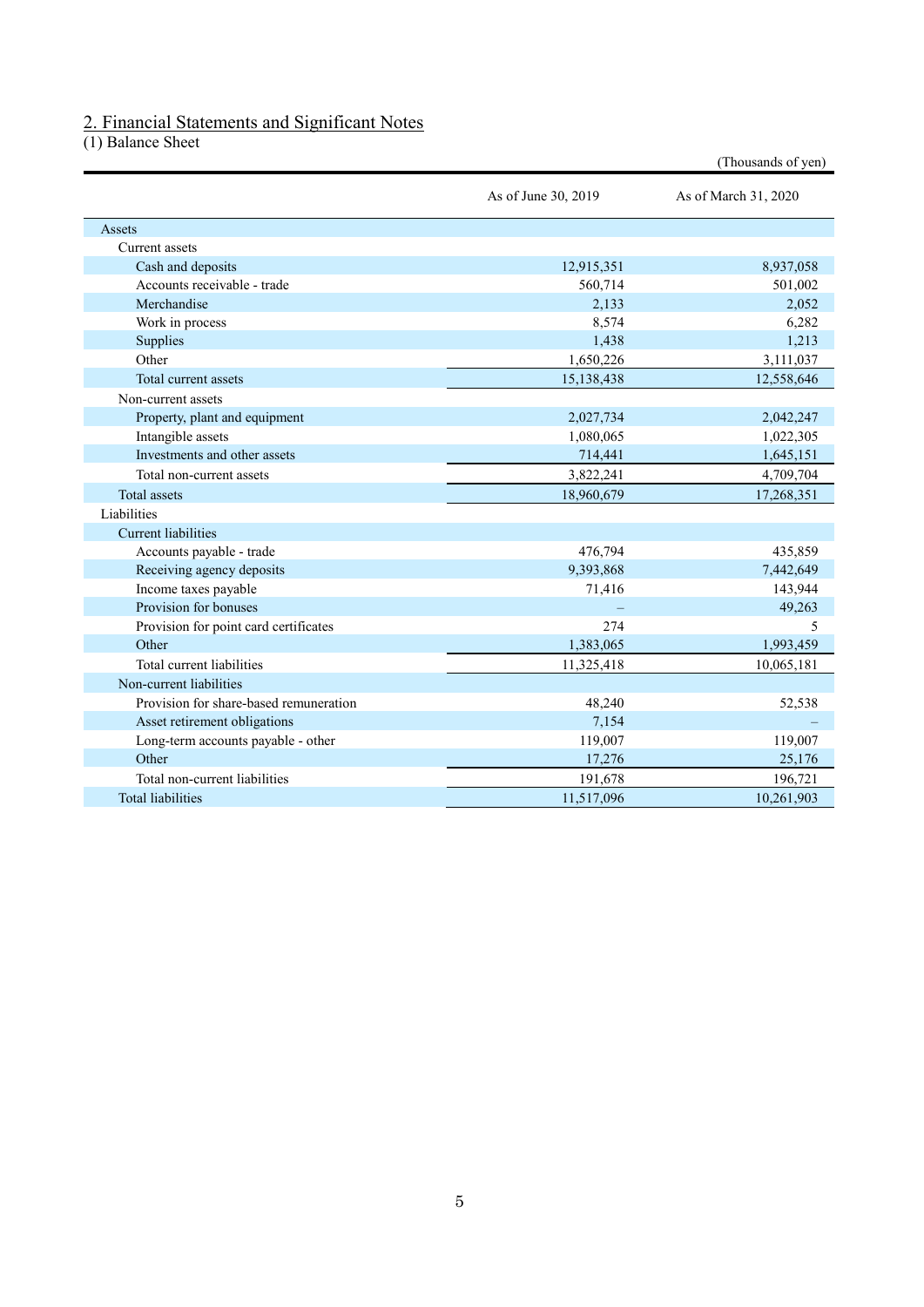|  | (Thousands of yen) |  |  |
|--|--------------------|--|--|
|--|--------------------|--|--|

|                                                       | As of June 30, 2019 | As of March 31, 2020 |
|-------------------------------------------------------|---------------------|----------------------|
| Net assets                                            |                     |                      |
| Shareholders' equity                                  |                     |                      |
| Share capital                                         | 667,782             | 667,782              |
| Capital surplus                                       | 3,509,216           | 3,509,216            |
| Retained earnings                                     | 4,017,854           | 3,547,075            |
| Treasury shares                                       | (841, 337)          | (790,315)            |
| Total shareholders' equity                            | 7,353,515           | 6,933,758            |
| Valuation and translation adjustments                 |                     |                      |
| Valuation difference on available-for-sale securities | (98)                | (2,922)              |
| Total valuation and translation adjustments           | (98)                | (2,922)              |
| Share acquisition rights                              | 90,165              | 75,611               |
| Total net assets                                      | 7,443,582           | 7,006,447            |
| Total liabilities and net assets                      | 18,960,679          | 17,268,351           |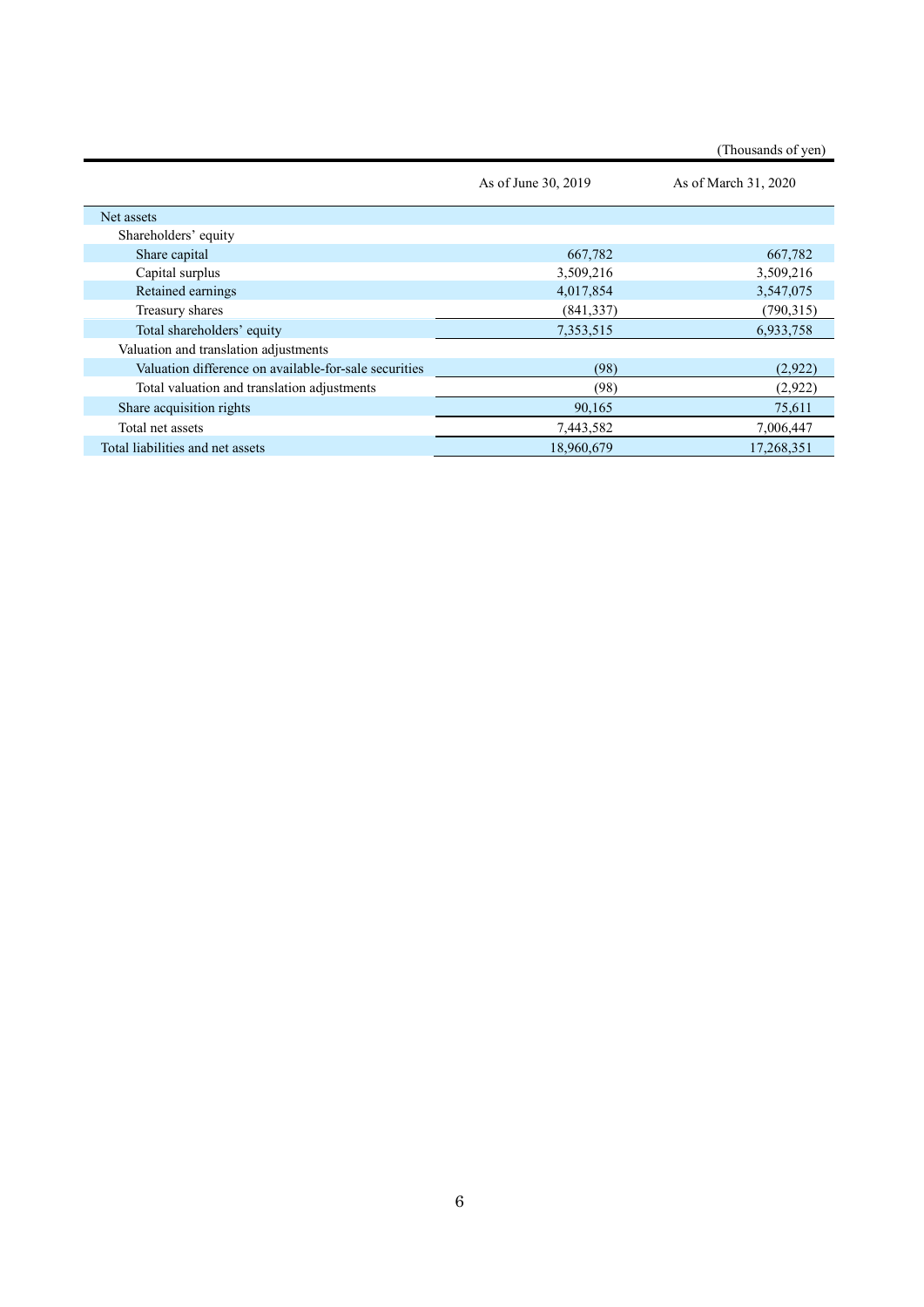### (2) Statement of Income (Nine months ended March 31)

|                                                | For the nine months ended<br>March 31, 2019 | For the nine months ended<br>March 31, 2020 |
|------------------------------------------------|---------------------------------------------|---------------------------------------------|
| Net sales                                      | 7,622,133                                   | 7,113,282                                   |
| Cost of sales                                  | 6,357,572                                   | 5,805,490                                   |
| Gross profit                                   | 1,264,560                                   | 1,307,791                                   |
| Selling, general and administrative expenses   | 815,256                                     | 608,408                                     |
| Operating profit                               | 449,304                                     | 699,382                                     |
| Non-operating income                           |                                             |                                             |
| Interest income                                | 2,225                                       | 592                                         |
| Dividend income                                | 44                                          | 44                                          |
| Gain on investments in investment partnerships | 6,956                                       | 1,034                                       |
| Rental income                                  | 2,698                                       | 3,148                                       |
| Other                                          | 5,451                                       | 2,471                                       |
| Total non-operating income                     | 17,376                                      | 7,290                                       |
| Ordinary profit                                | 466,680                                     | 706,673                                     |
| Extraordinary income                           |                                             |                                             |
| Gain on reversal of share acquisition rights   | 3,631                                       | 3,549                                       |
| Total extraordinary income                     | 3,631                                       | 3,549                                       |
| Profit before income taxes                     | 470,312                                     | 710,222                                     |
| Income taxes - current                         | 166,462                                     | 221,542                                     |
| Income taxes - deferred                        | (21,002)                                    | (925)                                       |
| Total income taxes                             | 145,459                                     | 220,617                                     |
| Profit                                         | 324,852                                     | 489,604                                     |

(Thousands of yen)

7